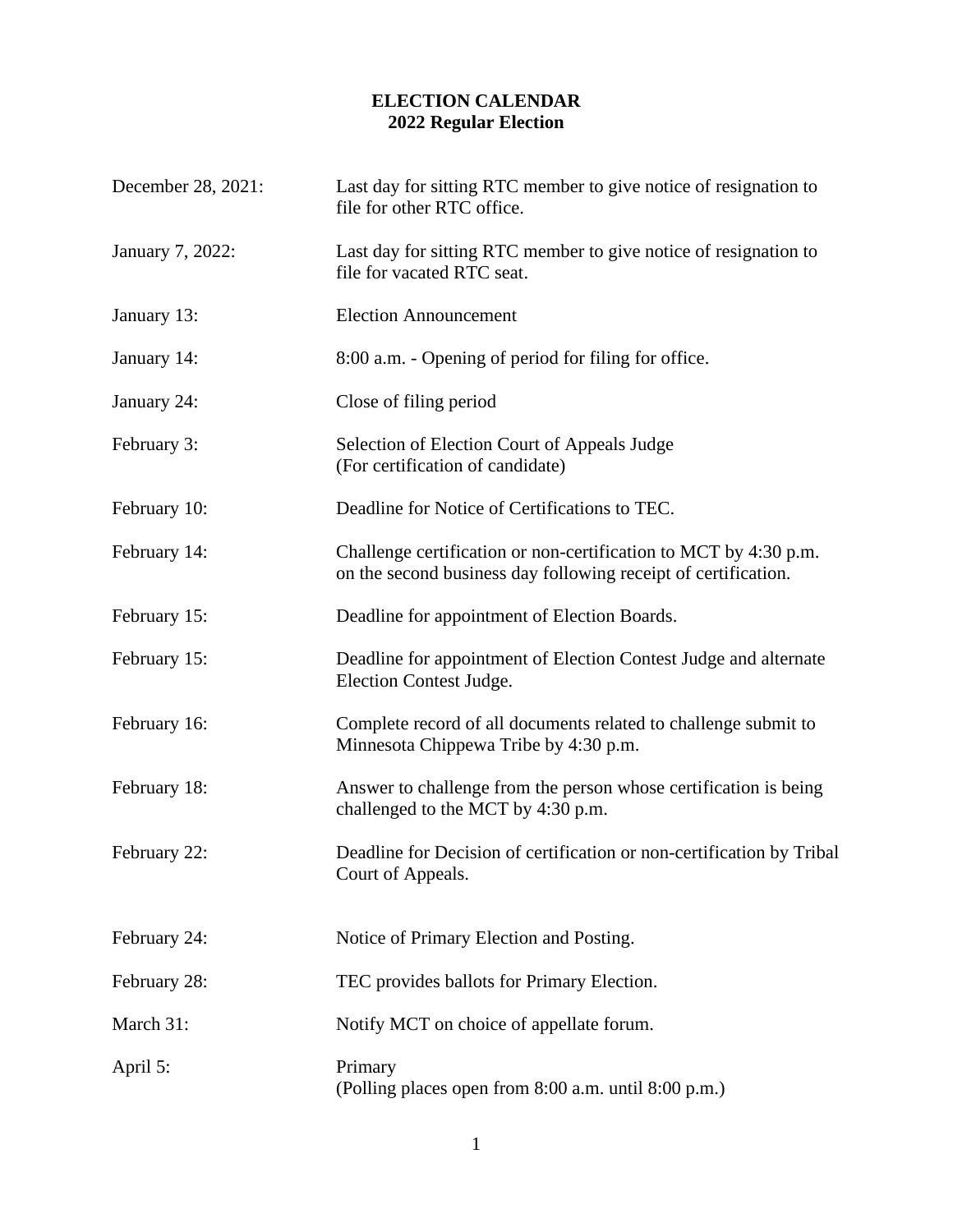| April 6:                                                                                        | General Reservation Election Board certifies Primary Results.<br>(Prior to $8:00$ p.m.)                                                                                                   |
|-------------------------------------------------------------------------------------------------|-------------------------------------------------------------------------------------------------------------------------------------------------------------------------------------------|
| April 7:                                                                                        | General Reservation Election Board publishes Primary Results.                                                                                                                             |
| April 8:                                                                                        | Deadline for Request for Recount. (Filed with General<br>Election Board prior to 5:00 p.m.)                                                                                               |
| April 8:                                                                                        | Deadline to Post Regular Election Notice without Primary                                                                                                                                  |
| April 12:                                                                                       | 4:30 p.m. - Deadline for Contest of Primary Election.<br>(Filed with Reservation Election Judge and Executive Director<br>of the Minnesota Chippewa Tribe).                               |
| April 13: (Results, if<br>Allowed or 11 <sup>th</sup> or12 <sup>th</sup><br>If earlier request) | Deadline for Decision on Request for Recount and Results of<br>Recount, if allowed.                                                                                                       |
| April 22:                                                                                       | Deadline for Decision on Contest                                                                                                                                                          |
| April 25 (or within<br>3 days of decision<br>on Contest)                                        | 4:30 p.m. - Deadline for Appeal to Court of Election Appeals.<br>(Filed with the Executive Director of the Minnesota Chippewa<br>Tribe and with Reservation Tribunal rendering Decision). |
| April 28 (at least<br>two $(2)$ days prior to<br>the hearing date):                             | Record of Contest forwarded to Court of Election Appeals.                                                                                                                                 |
| May 2 (hearing within<br>7 days of notice of appeal).                                           | Last Day for Hearing on Appeal                                                                                                                                                            |
| May 12 (10 days from<br>hearing on appeal).                                                     | Last Day for Decision on Appeal                                                                                                                                                           |
| May 13:                                                                                         | Notice of General Election (or earlier if no appeal).                                                                                                                                     |
| May 13:                                                                                         | TEC provides ballots for General Election (or earlier if no appeal).                                                                                                                      |
| June 14:                                                                                        | <b>General Election</b><br>(Polling Places open from 8:00 a.m. until 8:00 p.m.)                                                                                                           |
| June 15:                                                                                        | General Reservation Election Board certifies results of Election.<br>Prior to 8:00 p.m.                                                                                                   |
| June 16:                                                                                        | General Reservation Election Board publishes Election results.                                                                                                                            |
| June 17:                                                                                        | Deadline for Request for Recount. (Filed with General Election<br>Board prior to 5:00 p.m.)                                                                                               |